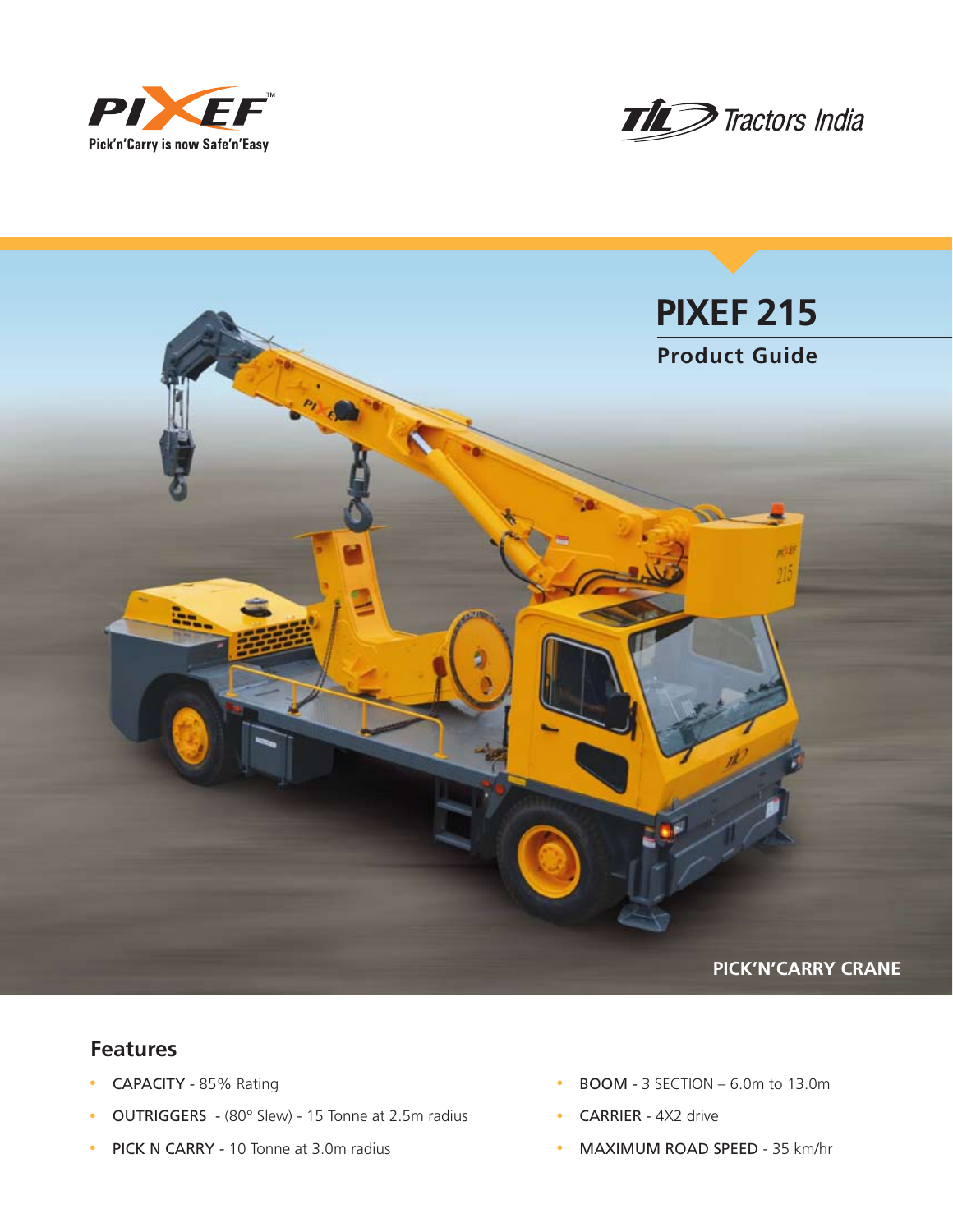#### **SUPERSTRUCTURE FRAME**

Fabricated from high tensile steel plates and sections. Mechanical lock on superstructure can be operated from cab.

#### **BOOM**

6.0m - 13.0m three section, full power, fully synchronized telescopic boom operated through single double acting ram with lacing chain to ensure proportional telescoping under single lever operating control.

Maximum tip height : 15m

## **BOOM ELEVATION**

Two double acting hydraulic cylinders mounted on large diameter bushes, fitted with combined cartridge type hydraulic lock and counter-balance valve to prevent ram collapse in the event of hydraulic failure.

Boom Angle : Max 72°, Min -3°

#### **SLEW SYSTEM**

Hydraulic motor, driving a pinion through double reduction gear unit. The pinion meshes with internally cut slew ring gear for 360° smooth and precise noncontinuous rotation controlled through electronic / mechanical dual safety system.

Slew Speed : 2.5 rev/min (unladen).

### **HOIST SYSTEM**

Hydraulic motor driving hoist barrel via reduction gear unit, fitted with counterbalance valve for controlled lowering of the load. Spring actuated hydraulically released multi plate brake.

Warning signal from 3rd wrap indicator provided.

Non spin hoist Rope : 13 mm dia. and length 80m Permissible Line Pull : 30 kN

### **HOOK BLOCK**

12.5 Tonne capacity : 2 sheave hook block from boom head.

16 Tonne capacity : Fixed hook on base boom.

### **COUNTERWEIGHT**

Dual counter weights mounted on rear of carrier frame and on superstructure.

#### **LOAD MOMENT INDICATOR**

LMI indicates the crane operating radius, permissible lifting load, actual hook load, length and angle of boom through display panel provided in the cab. Motion cut functions activated through signals from LMI. It cuts - derricking out, telescoping out and hoisting motion when overload condition is reached.

## **HYDRAULIC SYSTEMS**

**Pump Type :** Two-section hydraulic vane pump driven through transmission PTO.

Control Valve : Double acting single spool lever control valve with relief pressure setting on O/R valve bank, slew valve bank and tele, derrick and hoist valve bank in operator's cab.

Filter: Return line filter with mechanical service indicator.

#### **HYDRAULIC TANK**

Capacity - 160 L

#### **REAR VIEW CAMERA**

Display unit of 4.5" TFT LCD screen mounted on dashboard inside the cab. Night vision camera fitted at the rear of cab.

## **CARRY-DECK**

Max. 4Te load can be placed within 6m2 deck space for transportation with a speed of 15 kmph (max.).

## **ANTI-COLLISION WARNING**

Four nos. proximity sensor positioned on the cab provides warning to the operator for protecting against collision.

## **OPTIONAL EQUIPMENT**

- Towing hook, 5Te capacity (front)
- Fire extinguisher

**PIXEF 215**

PIXEF<sub>215</sub>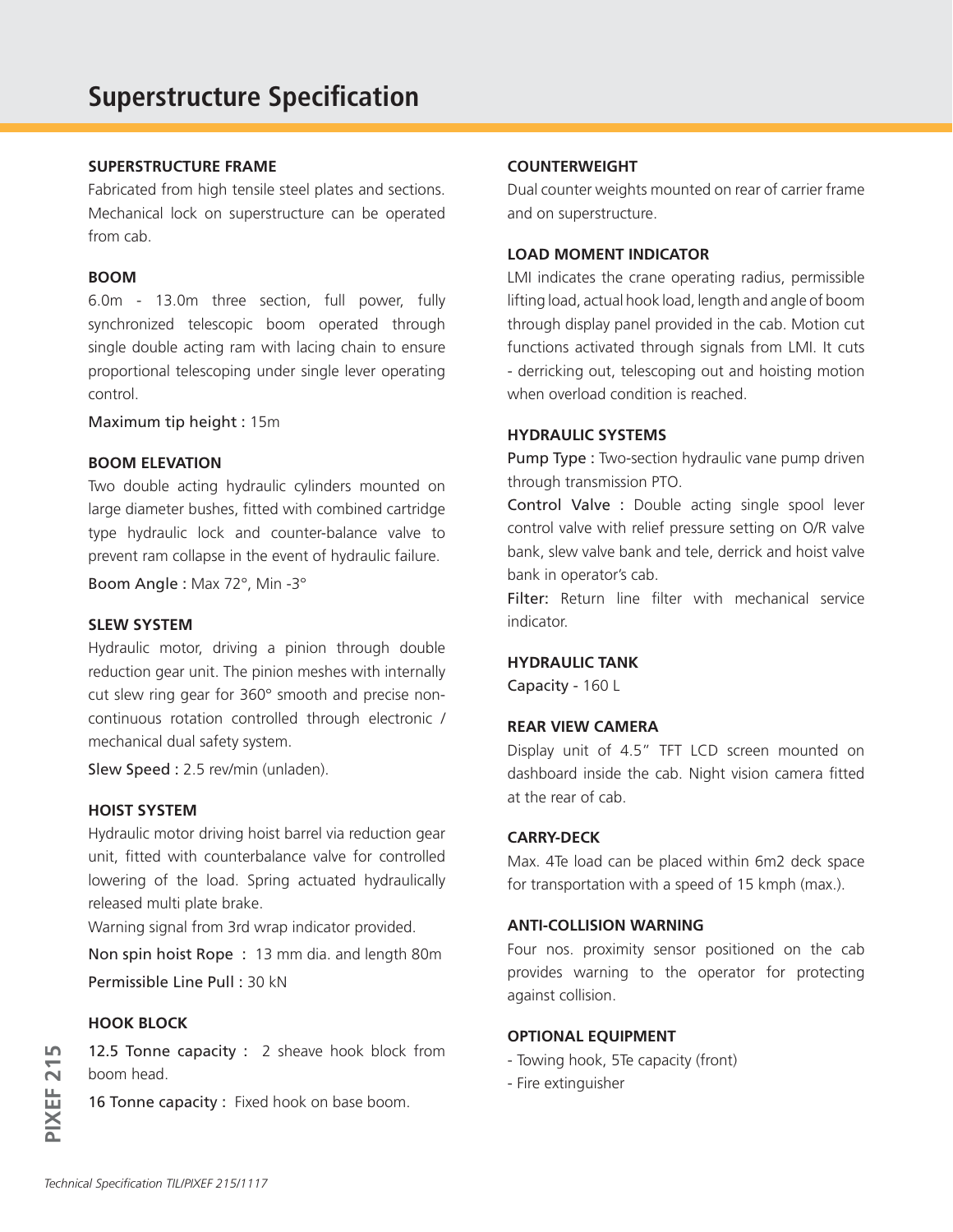

3-SECTION BOOM - WORKING RANGE DIAGRAM (BOOM DEFLECTION NOT SHOWN)

(Note: Limits shown are for outriggers fully extended - 180° only)

### **Hookblock Capacities - Tonnes**

| No of Falls         |      |      |      |      | ட |
|---------------------|------|------|------|------|---|
| Permissible Load    | 10.0 | 7.5  | 5.0  | 2.5  |   |
| Weight of Hookblock | 0.15 | 0.15 | 0.15 | 0.15 |   |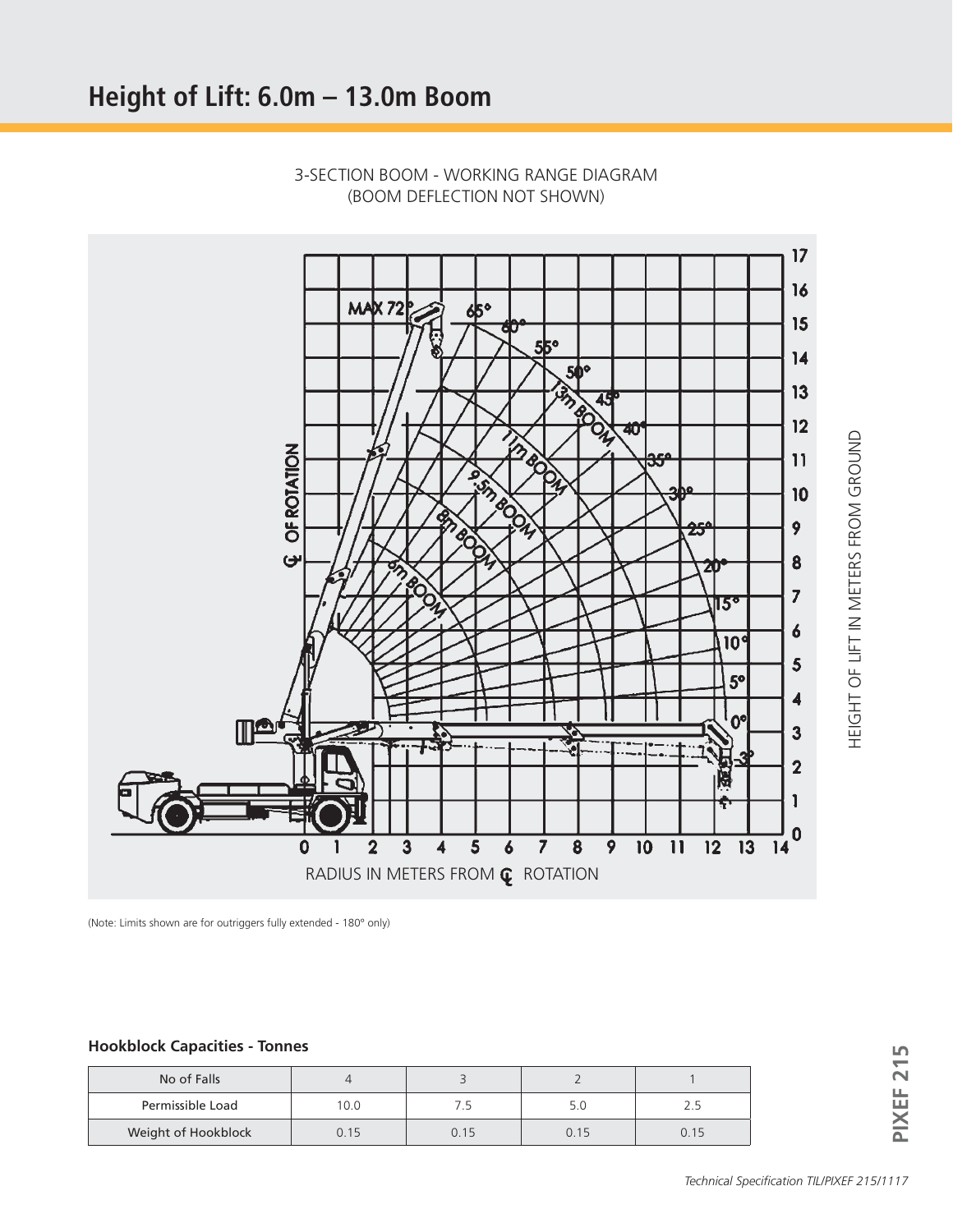#### **RUBBER DUTY**

#### **Pick & Carry - Boom over front - 5 km/hr**

| Radius      | Main Boom Length (in Meters) |             |                  |  |
|-------------|------------------------------|-------------|------------------|--|
| (in Meters) | 6.0                          | $6.0 - 9.5$ | $9.5 - 13.0$     |  |
| 3.0         | $10.0*$                      |             |                  |  |
| 3.5         | 7.7                          | 7.5a        |                  |  |
| 4.0         | 6.5                          | 6.0         | 6.0 <sub>b</sub> |  |
| 4.5         | 5.5                          | 5.0         | 5.0              |  |
| 5.0         | 4.5                          | 4.3         | 4.3              |  |
| 6.0         |                              | 3.5         | 3.5              |  |
| 7.0         |                              | 2.9         | 2.9              |  |
| 8.0         |                              | 2.4         | 2.4              |  |
| 9.0         |                              |             | 2.0              |  |
| 10.0        |                              |             | 1.7              |  |
| 11.0        |                              |             | 1.4              |  |
| 12.0        |                              |             | 1.2              |  |

a=7.3m, b=10.0m

\* Marked duties to be performed with fixed hook on boom base.

#### **CARRY-ON-DECK DUTY**

#### **Fully Extended Outrigger with Jack Down**

| Radius      | Main Boom Length (in Meters) |
|-------------|------------------------------|
| (in Meters) | $6.0 - 13.0$                 |
|             |                              |

#### **Fully Extended Outriggers and Jack Down - 80° slew over front**

| Radius      | Main Boom Length (in Meters) |
|-------------|------------------------------|
| (in Meters) | 6.0                          |
| 25          | $15.0*$                      |
| 3 O         | $12.5*$                      |

\* marked duties to be performed with fixed hook on boom base

| Radius      | Main Boom Length (in Meters) |             |                  |  |
|-------------|------------------------------|-------------|------------------|--|
| (in Meters) | 6.0                          | $6.0 - 9.5$ | $9.5 - 13.0$     |  |
| 3.0         | 7.5                          |             |                  |  |
| 3.5         | 5.5                          | 5.5a        |                  |  |
| 4.0         | 4.6                          | 4.5         | 4.3 <sub>b</sub> |  |
| 4.5         | 4.0                          | 3.7         | 3.7              |  |
| 5.0         | 3.4                          | 3.2         | 3.2              |  |
| 6.0         |                              | 2.5         | 2.5              |  |
| 7.0         |                              | 2.0         | 2.0              |  |
| 8.0         |                              | 1.6         | 1.6              |  |
| 9.0         |                              |             | 1.3              |  |
| 10.0        |                              |             | 1.1              |  |
| 11.0        |                              |             | 0.9              |  |
| 12.0        |                              |             | 0.7              |  |

#### **Stationary - 80° slew over front**

a=7.3m, b=10.0m

Note :

- 1. Loading for carry-on-deck, superstructure can be slewed max. up to 360° keeping outriggers extended and jack down.
- 2. For carry-on-deck operation, the boom should be positioned in a manner so as to place the load and position it closer to the front of the deck.
- 3. With any load placed on deck (up to max. 4Te), no other lifting duties of boom is allowed apart from the carry-on-deck duty conditions. 4. Speed of travelling with load on deck is limited within 15 kmph.

5. Recommended tyre pressure, 8.08 kg/cm2 (115 psi) for rubber duties. Damaged tyres are hazardous to safe operation of crane.

#### **Retracted Outriggers and Jack Down - 80° slew over front**

| Radius      | Main Boom Length (in Meters) |             |                  |  |
|-------------|------------------------------|-------------|------------------|--|
| (in Meters) | 6.0                          | $6.0 - 9.5$ | $9.5 - 13.0$     |  |
| 3.0         | 10.0                         |             |                  |  |
| 3.5         | 7.5                          | 7.0a        |                  |  |
| 4.0         | 6.0                          | 5.5         | 5.5 <sub>b</sub> |  |
| 4.5         | 4.8                          | 4.5         | 4.5              |  |
| 5.0         | 3.8                          | 3.5         | 3.5              |  |
| 6.0         |                              | 2.6         | 2.6              |  |
| 7.0         |                              | 2.0         | 2.0              |  |
| 8.0         |                              | 1.5         | 1.5              |  |
| 9.0         |                              |             | 1.2              |  |
| 10.0        |                              |             | 1.0              |  |
| 11.0        |                              |             | 0.8              |  |
| 12.0        |                              |             | 0.7              |  |

a=7.3m, b=10.0m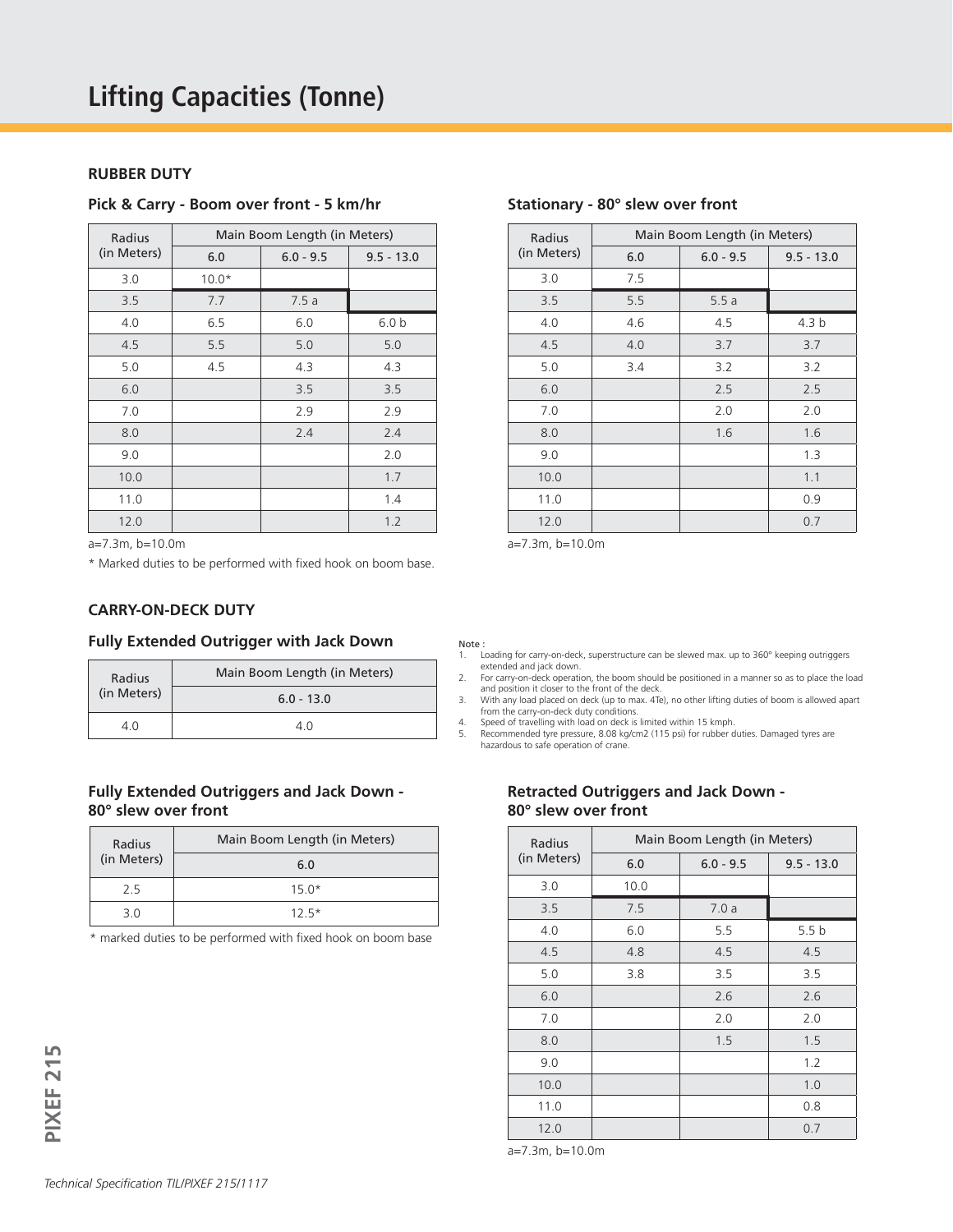#### **OUTRIGGER DUTY**

#### **Fully Extended Outriggers with Jack Down - 180° slew over front**

| Radius      | Main Boom Length (in Meters) |             |                  |  |
|-------------|------------------------------|-------------|------------------|--|
| (in Meters) | 6.0                          | $6.0 - 9.5$ | $9.5 - 13.0$     |  |
| 3.0         | 8.0                          |             |                  |  |
| 3.5         | 6.3                          | 6.0a        |                  |  |
| 4.0         | 5.2                          | 5.2         | 5.0 <sub>b</sub> |  |
| 4.5         | 4.3                          | 4.0         | 4.0              |  |
| 5.0         | 3.8                          | 3.6         | 3.6              |  |
| 6.0         |                              | 2.7         | 2.7              |  |
| 7.0         |                              | 2.0         | 2.0              |  |
| 8.0         |                              | 1.6         | 1.6              |  |
| 9.0         |                              |             | 1.3              |  |
| 10.0        |                              |             | 1.0              |  |
| 11.0        |                              |             | 0.8              |  |
| 12.0        |                              |             | 0.7              |  |

#### **NOTES FOR LIFTING CAPACITIES**

**WARNING: THIS CHART IS ONLY A GUIDE.** The notes below are illustrations only and should not be relied upon to operate the crane. The individual crane's load chart, operating instructions and other instruction plates must be read and understood prior to operating the crane.

- 1. All rated loads have been tested to meet minimum requirements of IS: 4573-1982. Specification for Power Driven Mobile Crane and do not exceed 85% of the tipping load as specified in the duty chart.
- 2. Capacities above the thick line are based on factors other than stability. Hence crane tipping must not be relied upon as a guide to the capacity limitation.
- 3. The rated load includes weights of hook block, slings and all similarly used load handling devices.
- 4. Capacities quoted are based on freely suspended loads and practically safe working loads are dependent on the crane supporting surface, wind and other factors affecting stability, hazardous surroundings, experience of personnel for proper handling of the loads all of which must be taken into account by the operator.
- 5. When either boom length or radius or both are between the values listed, the smallest load shown at either the next larger radius or boom length shall be used.
- 6. For outrigger operation with 180° slew (90° on either side) and 100° slew (50° on either side), front outriggers shall be extended with jack down to raise tyres (front) from the ground, before operating the boom or lifting the load.

| Radius      | Main Boom Length (in Meters) |             |                  |  |
|-------------|------------------------------|-------------|------------------|--|
| (in Meters) | 6.0                          | $6.0 - 9.5$ | $9.5 - 13.0$     |  |
| 3.0         | 10.0                         |             |                  |  |
| 3.5         | 8.0                          | 7.5a        |                  |  |
| 4.0         | 6.5                          | 6.0         | 6.0 <sub>b</sub> |  |
| 4.5         | 5.5                          | 5.2         | 5.2              |  |
| 5.0         | 4.5                          | 4.3         | 4.2              |  |
| 6.0         |                              | 3.3         | 3.3              |  |
| 7.0         |                              | 2.7         | 2.7              |  |
| 8.0         |                              | 2.3         | 2.3              |  |
| 9.0         |                              |             | 2.0              |  |
| 10.0        |                              |             | 1.7              |  |
| 11.0        |                              |             | 1.4              |  |
| 12.0        |                              |             | 1.1              |  |

#### **Fully Extended Outriggers with Jack Down - 100° slew over front**

a=7.3m, b=10.0m a=7.3m, b=10.0m

7. For outrigger operation with 80° slew (40° on either side), on retracted outrigger with jack down to raise tyres (front) from the ground, before operating the boom or lifting the load.

#### **FREE ON WHEELS**

- 1. Capacities quoted are based on freely suspended loads with the machine standing on a firm, level and uniformly supporting surface and tyres inflated to their correct pressures. It may be necessary to have structural supports under the tyres to spread the load, to a larger bearing surface.
- 2. For pick and carry operation boom must be centered over front (slewing angle within 2.5° on either side) with mechanical slew lock engaged and all lockouts must be functioned before lifting on rubber and max. travel speed is limited within 5 Kmph.
- 3. Static rubber duties over front are limited within 80° slew (40° on either side).
- 4. Max. travel speed of crane carrying load of 4 Tonne on deck is limited within 15 Kmph.

*Technical Specification TILIPIXEF 215/1117*<br>*Technical Specification TILIPIXEF 215/1117* WARNING – Operation of the machine with heavier load than the capacities listed is strictly prohibited. Machine tipping occurs without advance warning.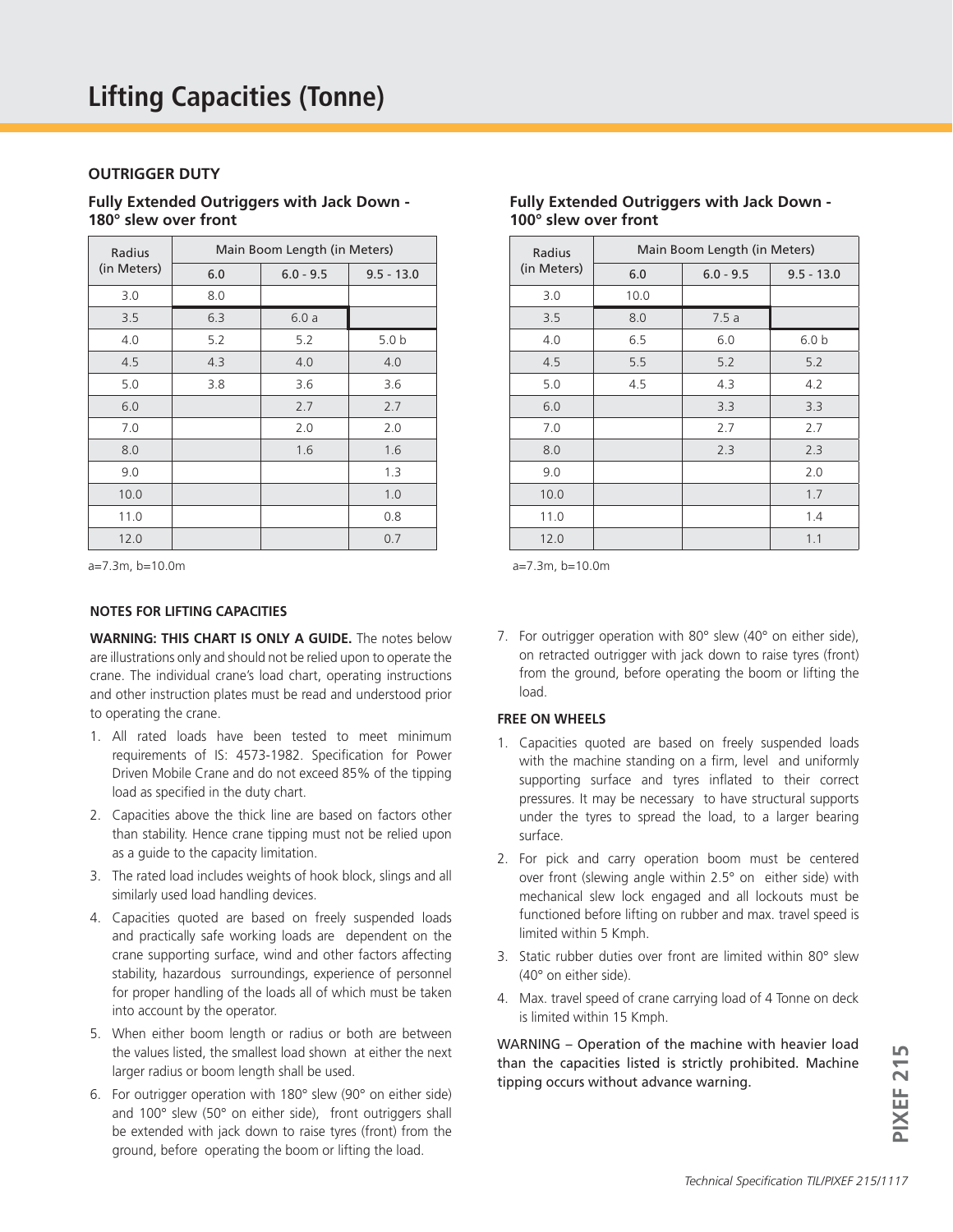# **Carrier Specification**

#### **CHASSIS**

High-strength steel frame with integrated front outrigger housing with carry deck space of 6m² for carrying up to 4 tonne load on deck.

## **OUTRIGGERS**

2 nos. front outriggers - hydraulically operated, independently controlled, telescopic horizontal beams integral with vertical jacks with lock valves. Independent O/R control levers are placed inside the cabin.

#### **OPERATOR'S CAB**

Totally enclosed steel construction, full width with excellent visibility for crane operation through front and overhead screen. Adjustable seat on slides, cab interior light, electric fan, electric horn and lockable hinged doors. Ergonomically designed seat and controller layout to provide fatigue free operator comfort.

#### **CRANE CONTROLS**

Lever operating controls for outrigger, slew, telescoping, hoisting and derricking with independent or simultaneous operation of crane motions.

#### **TRAVEL CONTROLS**

Normal automotive controls including steering wheel, brake and accelerator pedals, gear shift knob mounted on the steering column.

#### **INSTRUMENTATION**

Integrated dash panel for visual interface with tilt adjustable steering column. Gauges for engine oil pressure, engine coolant temperature, transmission oil temperature, engine hour-meter, tachometer and voltmeter. Warning lights for alternator, parking brake, slew lock indication and direction indicator.

### **ENGINE**

Heavy duty water cooled, turbocharged, intercooler 4 cylinder diesel engine of emission compliance to BSIII (CEV).

Power – 74.3 kW @ 2200 RPM Torque – 390 Nm @ 1400 -1700 RPM

## **TRANSMISSION**

**PIXEF 215**

PIXEF<sub>215</sub>

Power shift TC Transmission with four forward and three reverse speeds with the shifter mounted on steering column.

#### **FUEL TANK**

Capacity - 100 liters

#### **DRIVE**

Two wheel front axle drive (4X2).

## **STEERING**

Fully independent power steering : Rear axle steered through hydraulic power controlled orbitrol steering unit operated by automotive type steering wheel. Turning Radius : 8.5m

#### **AXLES**

Front : Driving planetary axle with differential and planetary hub reduction solidly mounted to the chassis frame.

Rear : Steer non-drive axle, pivot mounted at centre of the chassis frame. Oscillation lock hydraulically operated from cab.

#### **BRAKES**

Service Brake : Foot operated dual line compressed air brake on all wheels.

Parking Brake : Spring actuated, air released fail-safe brake on all wheels.

## **TYRES**

11.00 X 20 –16 PR tyres. 4nos. on the front axle and 2 nos. on the rear axle.

#### **ELECTRICAL SYSTEM**

12 V starting and lighting equipment.

#### **SPEEDS**

35 kmph (unladen); 15 kmph (carry deck speed) 5 kmph (pick and carry)

#### **GRADEABILITY**

25 % (Un-laden)

#### **AXLE LOAD DISTRIBUTION (approx., unladen)**

- Front : 9.4 Tonne
- Rear : 6.7 Tonne
- GVW : 16.10 Tonne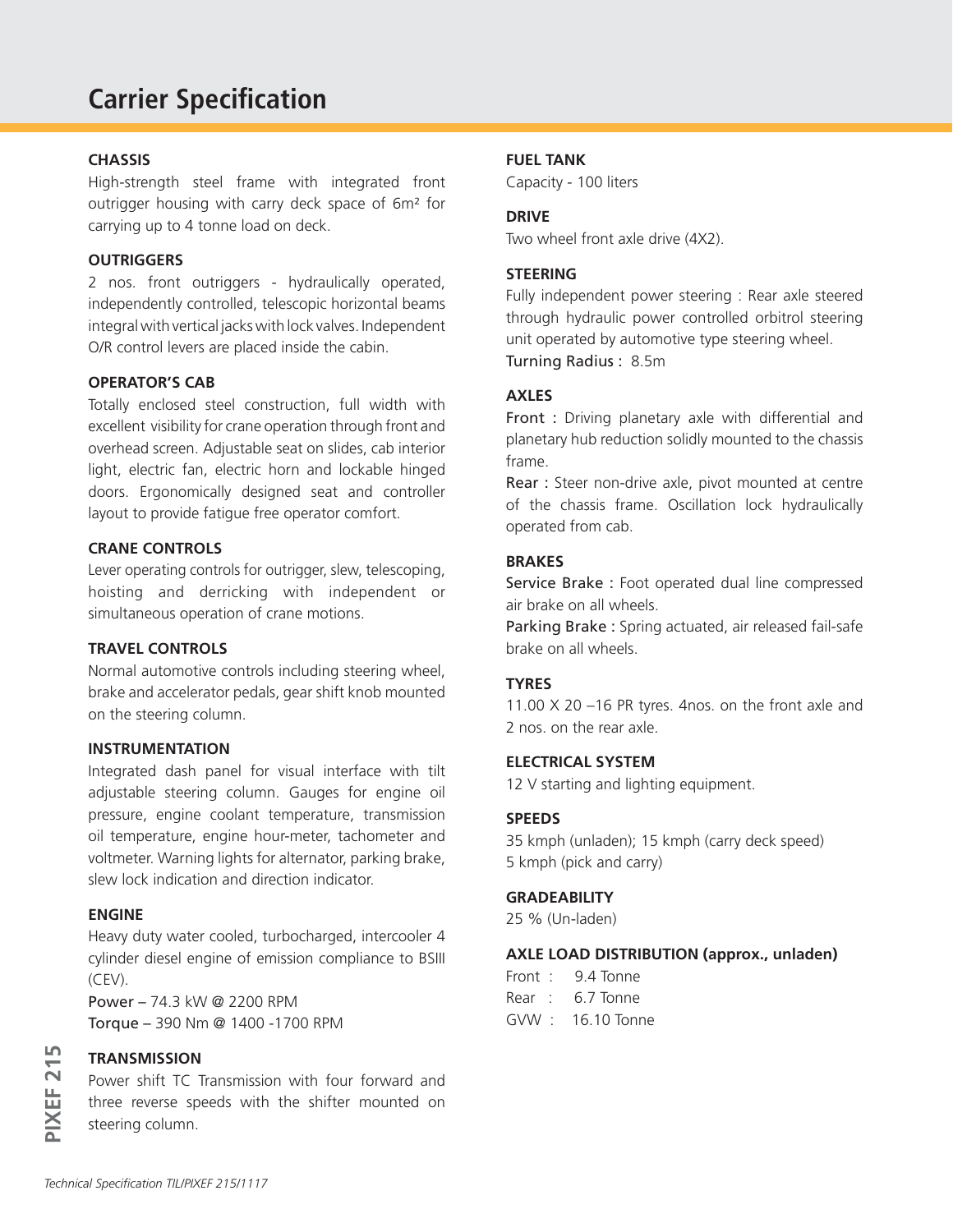

Constant improvement and engineering progress make it necessary that we reserve the right to make specification, equipment and price changes without notice. Illustration shown may include optional equipment, accessories and may not include all standard equipment.